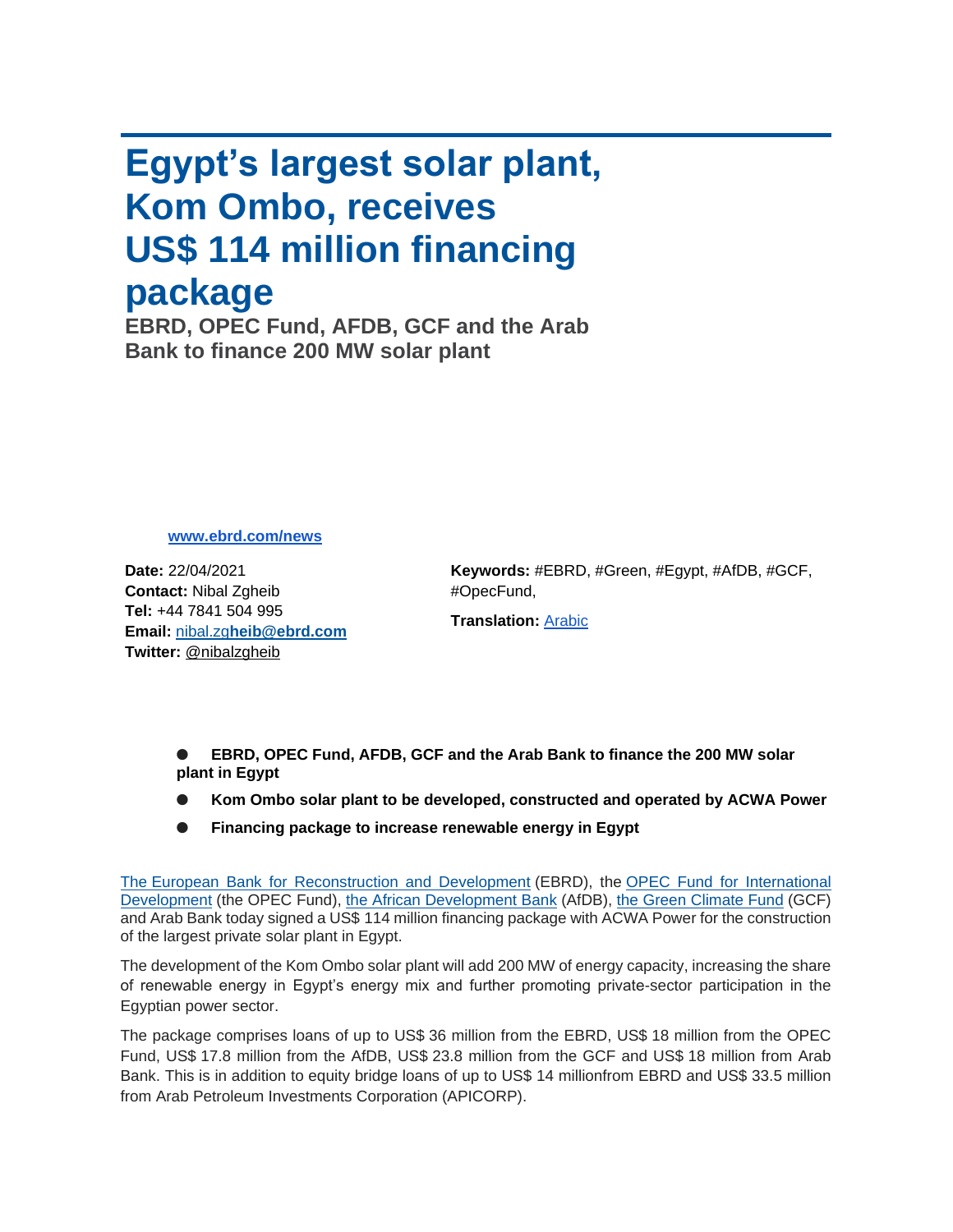The new Kom Ombo plant will be located less than 20 km from Africa's biggest solar park, the 1.8 GW Benban complex. Once operational, the new utility-scale plant will serve 130,000 households.

[ACWA Power](https://www.acwapower.com/en/) submitted the lowest tariff in what was the first solar photovoltaic (PV) tender in Egypt. The provision of solar energy through a public tendering process aims to achieve a competitive tariff and promote the growth of solar energy as an affordable alternative to conventional energy sources.

Private-sector participation in the Kom Ombo project is the result of successful policy dialogue with the Ministry of Electricity and Renewable Energy and the Egyptian Electricity Transmission Company (EETC), as well as a US\$ 3.6 million technical assistance programme, co-funded by the EBRD and the GCF, to support the EETC in administering competitive renewable energy tenders. In addition, the project has also benefitted from broader energy-sector reforms supported by the AfDB in recent years to scale up the involvement of the private sector.

EBRD President Odile Renaud Basso said: "We are very happy to team up again with ACWA Power in Egypt, after our successful partnership in Benban, to promote renewable energy in Egypt. Increasing the production of clean energy is an important step to reducing carbon emissions and addressing climate change. This is in line with the EBRD's strategy to become a majority green bank by 2025. This project also marks the EBRD's first co-financing project with the AfDB and the OPEC Fund in Egypt and we look forward to future joint investment opportunities for our institutions across Africa."

OPEC Fund Director-General Abdulhamid Alkhalifa said: "We are pleased to contribute to Egypt's efforts and strategy to expand its generation capacity in the renewable energy space. We have been at the forefront of advocating for access to affordable clean energy for many years. Kom Ombo will be our third project with ACWA Power and it exemplifies great cooperation between government, development finance and private-sector actors."

"The Kom Ombo solar project is a truly remarkable transaction. It not only clearly demonstrates the indisputable competitiveness of solar PV vis-à-vis conventional sources of generation, but it also contributes directly to the realisation of Egypt's ambitious renewable energy targets, in addition to being an excellent example of what stakeholders driven by a shared objective can achieve," said AfDB Vice President of Power, Energy, Climate Change and Green Growth Kevin Kariuki.

Paddy Padmanathan, President and Chief Executive Officer of ACWA Power, said: "ACWA Power is privileged and proud to lead the realisation of the Kom Ombo PV project. The financing package signed today brings us closer to not only the people and the government of Egypt, but also to our finance partners, the EBRD, AfDB, the OPEC Fund, the GCF and Arab Bank, reflecting our shared objective of supporting the energy transition to address the threat of climate change. Kom Ombo PV is the fourth project in ACWA Power's Egyptian portfolio and the conclusion of this financing demonstrates the confidence in the Egyptian government's ambitious renewable energy plans, being implemented through private-sector participation."

Yannick Glemarec, Executive Director of the Green Climate Fund, said: "The GCF is proud to support implementation of Egypt's ambitious renewable energy financing framework. US\$ 154.7 million in GCF resources, including US\$ 23.8 million for the Kom Ombo plant, catalyses over US\$ 850 million in cofinancing and unleashes the first wave of private renewable energy projects in Egypt. The GCF looks forward to continuing to support the government of Egypt in delivering on its ambitious climate targets through innovative partnerships with the private sector."

The Kom Ombo plant will contribute to the Egyptian government's target to generate 42 per cent of the country's electricity from renewable energy sources by 2035 while delivering one of the lowest generation tariffs on the continent.

--------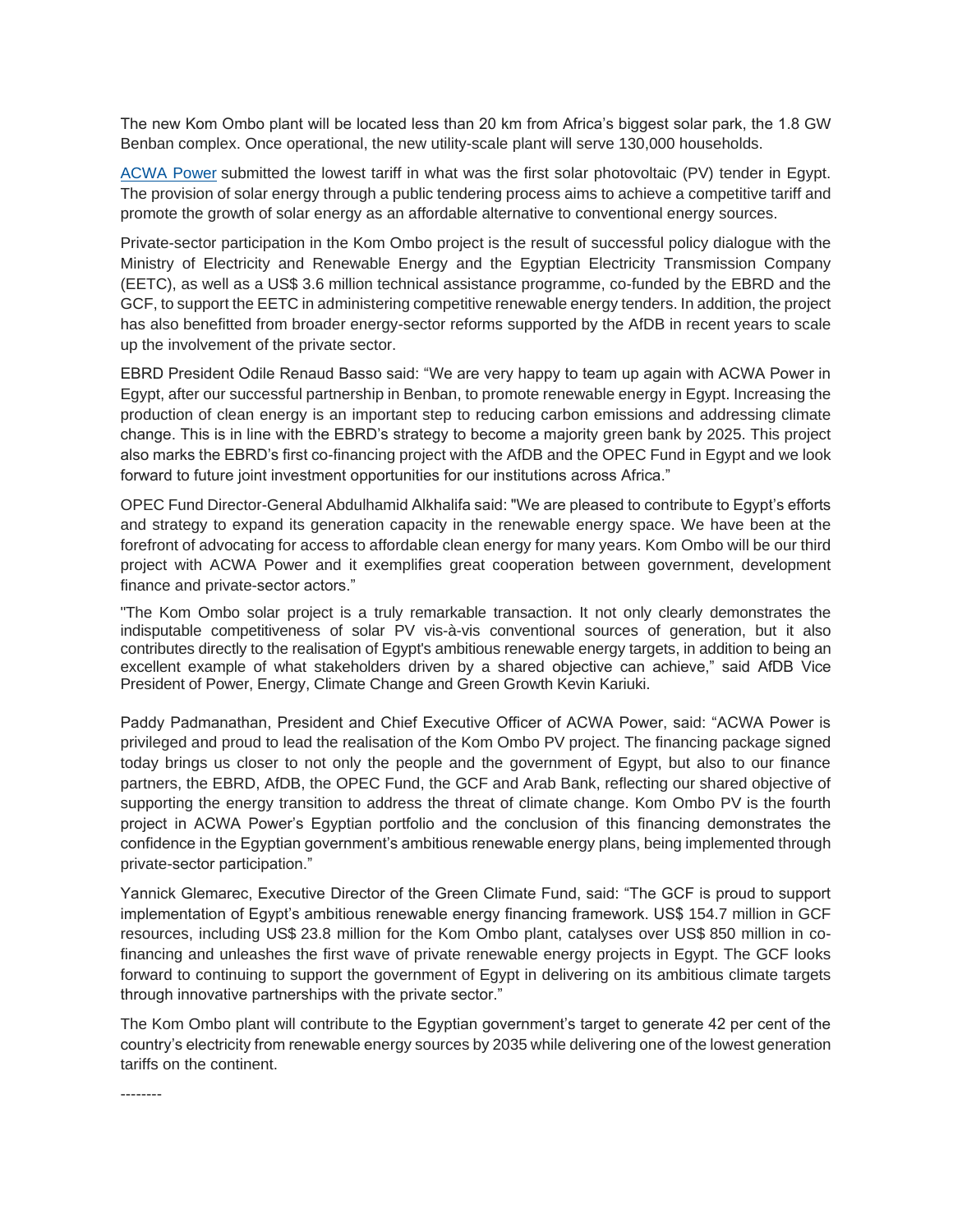#### **About the EBRD**

The EBRD is a multilateral bank that promotes the development of the private sector and entrepreneurial initiative in 38 economies on three continents. The Bank is owned by 69 countries, as well as the European Union and the European Investment Bank. EBRD investments are aimed at making its investee economies competitive, inclusive, well-governed, green, resilient and integrated.

#### **About ACWA Power**

ACWA Power is a developer, investor and operator of power generation and desalinated water production plants. Registered and established in 2004 in Riyadh, Saudi Arabia, ACWA Power employs about 3,500 people and is currently present in 13 countries in the Middle East, Africa, Central Asia and south-east Asia. ACWA Power's portfolio includes 62 assets with an investment value of US\$ 65 billion, producing 42 GW of power and 5.8 million m<sup>3</sup>/day of desalinated water, delivered on a bulk basis to address the needs of state utilities and industries on long-term, offtake contracts under utility services outsourcing and PPP models.

ACWA Power's mission is to reliably deliver electricity and desalinated water at a low cost, thereby making an effective contribution to the sustainable, social and economic development of communities and countries. ACWA Power is committed to the values of safety, people and performance in operating its business in all regions. For more information, please visit [www.acwapower.com.](http://www.acwapower.com/)

#### **About the OPEC Fund**

The OPEC Fund for International Development (the OPEC Fund) is the only globally mandated development institution that provides financing from member countries to non-member countries exclusively. The organization works in cooperation with developing country partners and the international development community to stimulate economic growth and social progress in low- and middle-income countries around the world. The OPEC Fund was established by the member countries of OPEC in 1976 with a distinct purpose: to drive development, strengthen communities and empower people. Our work is people-centered, focusing on financing projects that meet essential needs, such as food, energy, infrastructure, employment (particularly relating to MSMEs), clean water and sanitation, healthcare and education. To date, the OPEC Fund has committed more than US\$22 billion to development projects in over 125 countries with an estimated total project cost of US\$187 billion. Our vision is a world where sustainable development is a reality for all.

#### **About the African Development Bank Group**

The African Development Bank Group is Africa's premier development finance institution. It comprises three distinct entities: the AfDB, the African Development Fund (ADF) and the Nigeria Trust Fund (NTF). On the ground in 41 African countries, with an external office in Japan, it contributes to the economic development and social progress of its 54 regional member states. For more information, see: [www.afdb.org.](http://www.afdb.org/)

#### **Media Contacts:**

**EBRD**: Nibal Zgheib Tel: +44 7841 504 995 Email: [nibal.zgheib@ebrd.com](mailto:nibal.zgheib@ebrd.com) Twitter: @nibalzgheib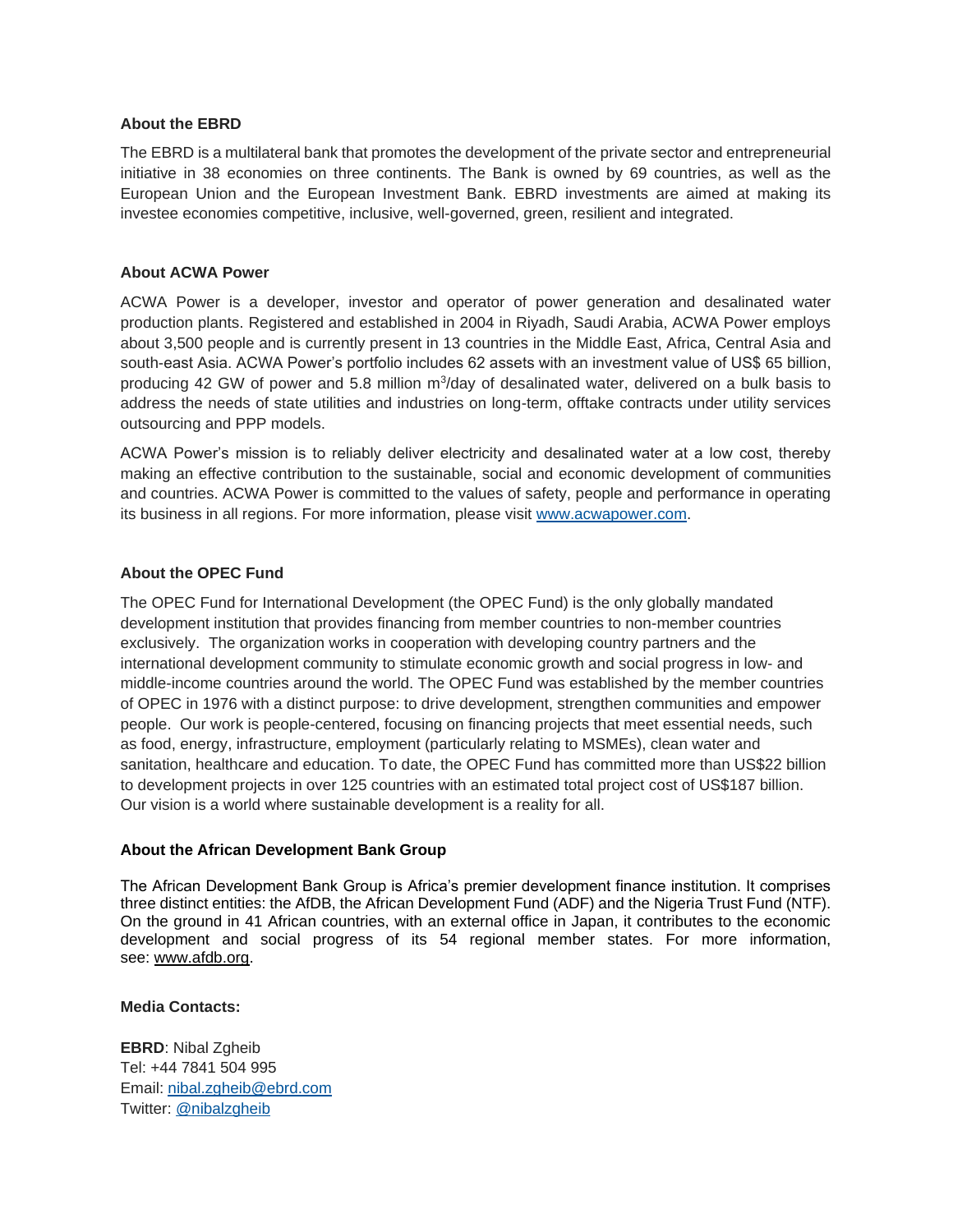**OPEC Fund for International Development:** Basak Pamir Tel: +43151564174 Email: [B.Pamir@opecfund.org](mailto:B.Pamir@opecfund.org)

**African Development Bank**: Fahd Belbachir Tel: +212 661 71 58 47 Email: [f.belbachir@afdb.org](mailto:f.belbachir@afdb.org)

**ACWA Power:** Mohamed Yousef Ibrahim Manager – Marketing & Public Relations Tel: +966(0)556607402 Email: [mibrahim@acwapower.com](mailto:mibrahim@acwapower.com)

# **محطة كهرباء كوم أمبو للطاقة الشمسية األكبر في مصر تتلقى حزمة تمويل بقيمة 114 مليون دوالر أمريكي**

- **البنك األوروبي إلعادة اإلعمار والتنمية وصندوق األوبك للتنمية الدولية وبنك التنمية األفريقي وصندوق المناخ األخضر والبنك العربي لتمويل محطة طاقة شمسية بقدرة 200 ميغاواط في مصر**
	- **شركة أكوا باور ستقوم بتطوير وتشييد وتشغيل محطة كهرباء كوم أمبو للطاقة الشمسية** 
		- **حزمة التمويل سوف تزيد من الطاقة المتجددة في مصر**

القاهرة، مصر، أبريل (نيسان) 2021- وقع اليوم البنك الأوروبي لإعادة الإعمار والتنمية وصندوق الأوبك للتنمية الدولية وبنك التنمية الأفريقي وصندوق المناخ الأخضر والبنك العربي على حزمة تمويل بقيمة 114 مليون دولار أمريكي لشركة أكوا باور لتشييد أكبر محطة طاقة شمسية للقطاع الخاص في مصر.

سوف يضيف تطوير مشروع محطة كهرباء كوم أمبو للطاقة الشمسية طاقة توليد تبلغ 200 ميغاواط، ويزيد من حصة الطاقة المتجددة في مزيج توليد الطاقة في مصر، ويعزز مشاركة القطاع الخاص في قطاع الطاقة المصري.

تتكون الحزمة من قروض تصل إلى 36 مليون دولار أمريكي من البنك الأوروبي لإعادة الإعمار والتنمية، و18 مليون دولار أمريكي من صندوق الأوبك للتنمية الدولية، و17.8 مليون دولار أمريكي من بنك التنمية الأفريقي، و23.8 مليون دولار أمريكي من صندوق المناخ الأخضر، و18 مليون دولار أمريكي من البنك العربي. هذا بالإضافة إلى قرض تمويل أسهم انتقالي من البنك الأوروبي لإعادة الإعمار والتنمية بما يصل إلى 14 مليون دولار أمريكي و33.5 مليون دولار اميريكي من الشركة العربية للاستثمارات البترولية (ابيكورب).

تقع محطة كوم أمبو الجديدة على بعد أقل من 20 كيلومترًا من أكبر مجمع للطاقة الشمسية في أفريقيا، مجمع بنبان بقدرة 1.8 غيغاواط. وبمجرد تشغيلها، ستخدم المحطة الجديدة على نطاق المرافق العامة 130.000 أسرة.

كانت قد قدمت شركة أكوا باور أقل تعريفة في أول مناقصة للطاقة الشمسية الكهروضوئية في مصر. ويهدف توفير الطاقة الشمسية من خالل عملية مناقصة عامة إلى تحقيق تعريفة تنافسية وتعزيز نمو الطاقة الشمسية كبديل ميسور التكلفة لمصادر الطاقة التقليدية.

إن مشاركة القطاع الخاص في مشروع كوم أمبو هي نتيجة لحوار سياسات ناجح مع وزارة الكهرباء والطاقة المتجددة والشركة المصرية لنقل الكهرباء، بالإضافة إلى برنامج مساعدة فنية بقيمة 3.6 مليون دولار أمريكي، بتمويل مشترك من قبل البنك الأوروبي لإعادة الإعمار والتنمية وصندوق المناخ األخضر، لدعم الشركة المصرية لنقل الكهرباء في إدارة المناقصات التنافسية للطاقة المتجددة. باإلضافة إلى ذلك، استفاد المشروع أيضًا من إصلاحات أوسع في قطاع الطاقة بدعم من بنك التنمية الأفريقي في السنوات الأخيرة لتوسيع نطاق مشاركة القطاع الخاص.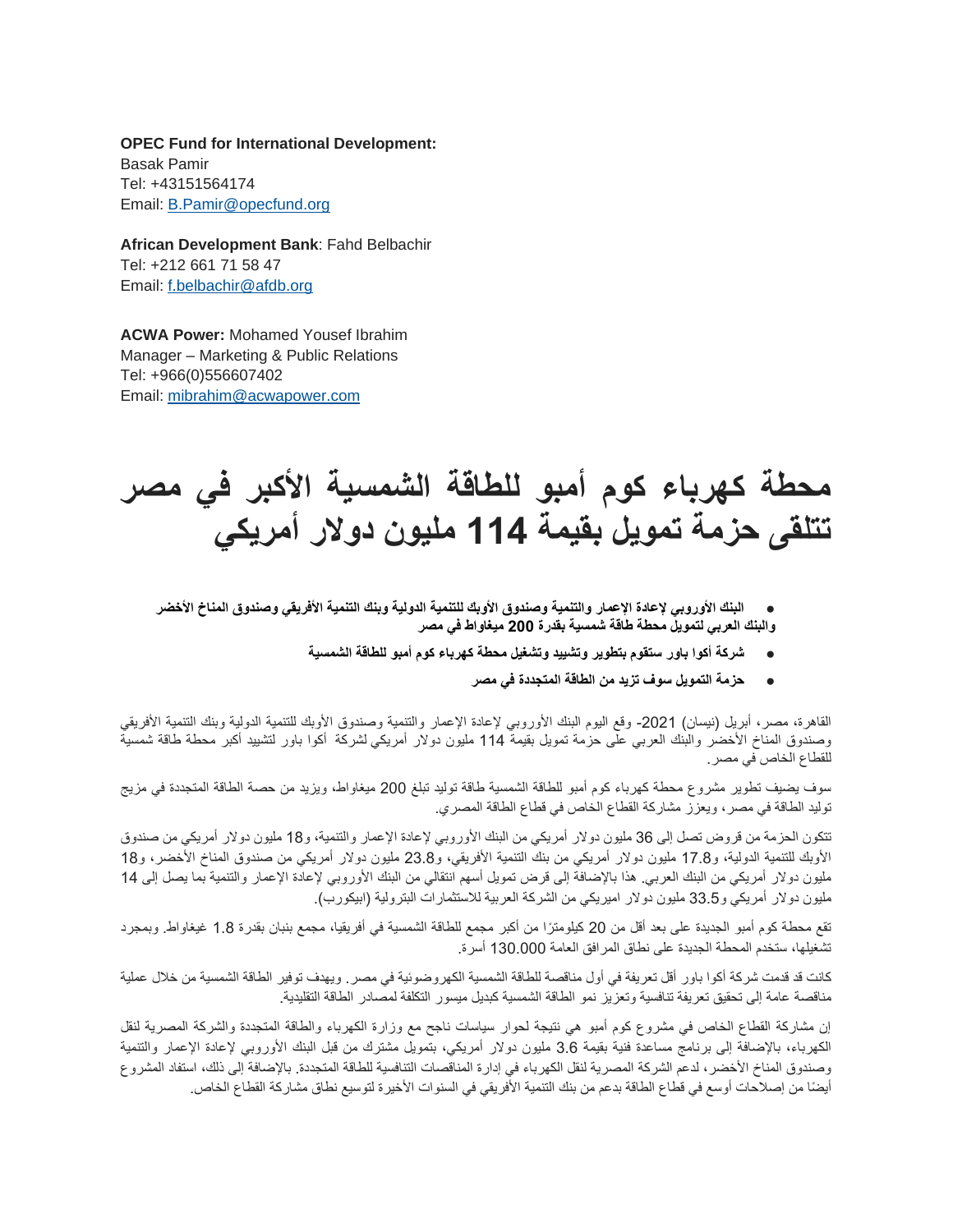صرحت اوديل رينو باسو، رئيسة البنك األوروبي إلعادة اإلعمار والتنمية: "يسعدنا أن نتعاون مرة أخرى مع أكوا باور في مصر، بعد شراكتنا الناجحة في مجمع بنبان، لتعزيز الطاقة المتجددة في مصر. تُعد زيادة إنتاج الطاقة النظيفة خطوة مهمة للحد من انبعاثات الكربون والتصدي لتغير المناخ. حيث يتماشى هذا مع استراتيجية البنك الأوروبي لإعادة الإعمار والتنمية ليصبح بنكًا أغلبية استثماراته خضراء بحلول عام 2025. ويمثل هذا المشروع أيضًا أول مشروع تمويل مشترك للبنك الأوروبي لإعادة الإعمار والتنمية وبنك التنمية الأفريقي وصندوق الأوبك للتنمية الدولية في مصر، ونتطلع إلى فرص االستثمار المشتركة المستقبلية لمؤسساتنا في جميع أنحاء أفريقيا."

قال عبد الحميد الخليفة المدير العام لصندوق الأوبك: "يسعدنا أن نساهم في جهود مصر واستراتيجيتها لتوسيع قدرتها في مجال توليد الطاقة المتجددة. ونحن لا نزال لسنوات عديدة في طليعة المناصرين لتوفير سبل الحصول على الطاقة النظيفة بأسعار معقولة للكثيرين. وسيكون مشروع كوم أمبو مشروعنا الثالث مع أكوا باور، وهو مثال على التعاون الكبير القائم بين الحكومة ومؤسسات التمويل اإلنمائي والجهات الفاعلة من القطاع الخاص."

قال كيفين كاريوكي، نائب رئيس البنك الأفريقي للتنمية للكهرباء والطاقة وتغير المناخ والنمو الأخضر: "إن مشروع محطة كهرباء كوم أمبو للطاقة الشمسية صفقة رائعة حقًا. فهو لا يبين بوضوح القدرة التنافسية التي لا جدال فيها للطاقة الشمسية الكهروضوئية مقابل مصادر التوليد التقليدية فقط، ولكنه يساهم أيضًا بشكل مباشر في تحقيق أهداف مصر الطموحة للطاقة المتجددة، بالإضافة إلى كونه مثالًا ممتازًا لما يقود أصحاب المصلحة لتحقيق األهداف المشتركة."

قال بادي بادماناثان، الرئيس التنفيذي لشركة أكوا باور: تفخر "أكوا باور" بقيادة تنفيذ مشروع كوم أمبو للطاقة الشمسية الكهروضوئية. ومن شأن حزمة التمويل التي تم توقيعها اليوم أن ترسخ علاقتنا مع الحكومة والشعب المصري، وكذا علاقتنا مع الشركاء الماليين، "البنك الأوروبي لإعادة الإعمار والتنمية" و"بنك التنمية الأفريقي" و"صندوق الأوبك للتنمية الدولية" و"صندوق المناخ الأخضر " و"البنك العربي"، الأمر الذي يعكس قيمتنا المشتركة في دعم عملية التحّول بقطاع الطاقة التي شرع العالم فيها للتصدي لتحديات التغير المناخي. وتعد محطة كوم أمبو للطاقة الشمسية الكهروضوئية المشروع الرابع في محفظة مشروعات "أكوا باور" في مصر ، ويجسد إغلاق هذا التمويل الثقة التي تحظى بها الخطط الطموح للحكومة المصرية في مجال الطاقة المتجددة، التي يتم تنفيذها بالمشاركة مع القطاع الخاص

قال يانيك جليماريك، المدير التنفيذي لصندوق المناخ الأخضر : "يفخر صندوق المناخ الأخضر بدعم تنفيذ إطار تمويل الطاقة المتجددة الطموح في مصر . 154.7 مليون دولار أمريكي من موارد صندوق المناخ الأخضر ، بما في ذلك 23.8 مليون دولار أمريكي لمحطة كوم أمبو، تحفز أكثر من 850 مليون دولار أمريكي في التمويل المشترك وتطلق العنان للموجة الأولى من مشاريع القطاع الخاص في مجال الطاقة المتجددة في مصر . ويتطلع الصندوق إلى مواصلة دعم الحكومة المصرية في تحقيق أهدافها المناخية الطموحة من خالل شراكات مبتكرة مع القطاع الخاص".

استمر الاقتصاد المصري في النمو خلال جائحة كوفيد-19، كما أن الطلب على الكهرباء يتزايد بمعدل سنوي يبلغ 7٪. سوف تساهم محطة كوم أمبو في تحقيق هدف الحكومة المصرية لتوليد 42 في المائة من الكهرباء في البالد من مصادر الطاقة المتجددة بحلول عام 2035 مع تقديم واحدة من أقل تعريفات توليد الطاقة في القارة.

### **لمحة عن البنك األوروبي إلعادة اإلعمار والتنمية**

البنك الأوروبي لإعادة الإعمار والتنمية بنك متعدد الأطراف يشجع مبادرات القطاع الخاص وريادة الأعمال في أكثر من 38 اقتصادًا في 3 قارات. البنك مملوك لـ 69 دولة، بالإضافة إلى الاتحاد الأوروبي، وبنك الاستثمار الأوروبي. تستهدف استثمارات البنك الأوروبي لإعادة الإعمار والتنمية أن تجعل الاقتصادات التي يستثمر بها تنافسية، وشاملة، وجيدة الإدارة، وخضراء، وقادرة على التصدي للتحديات (مرنة)، ومتكاملة.

### **نبذة عن شركة أكوا باور**

--------

"أكوا باور" مطّور ومستثمر ومشغل لمحطات توليد الكهرباء وتحلية المياه.

تأسست في الرياض بالمملكة العربية السعودية عام 2004. يعمل لدى "أكوا باور" عبر وجودها في 13 دولةً بمنطقة الشرق الأوسط وأفريقيا ووسط أسيا وجنوب شرق أسيا، نحو 3500 موظف وتضم محفظة مشاريعها 63 أصلاً، نبلغ قيمتها الاستثمارية 67.6 مليار دولار أمريكي، وبسعة إنتاجية تصل إلى 42.9 غيغاواط من الطاقة الكهربائية و5.8 مليون متر مكعب من المياه المحلاة يومياً، توفر ها كإنتاج ضخم يلبي احتياجات مرافق الدول، ووفق عقود شراء طويلة الأجل تعمل بنموذج الشراكة بين القطاعين الحكومي والخاص.

تأخذ "أكوا باور" على عاتقها تحقيق رسالتها من خلال إنتاج الكهرباء والمياه المحلاة بشكل موثوق وبتكلفةٍ منخفضةٍ، مع الإسهام بفعالية في التنمية الاجتماعية والاقتصادية المستدامة للمجتمعات والدول. وتلتزم "أكوا باور" بقيم السلامة والناس والأداء في ممارسة جميع أعمالها وأنشطتها في جميع المناطق الجغرافية التي تعمل بها الشركة. لمزيد من المعلومات، يرجى زيارة www.acwapower.com